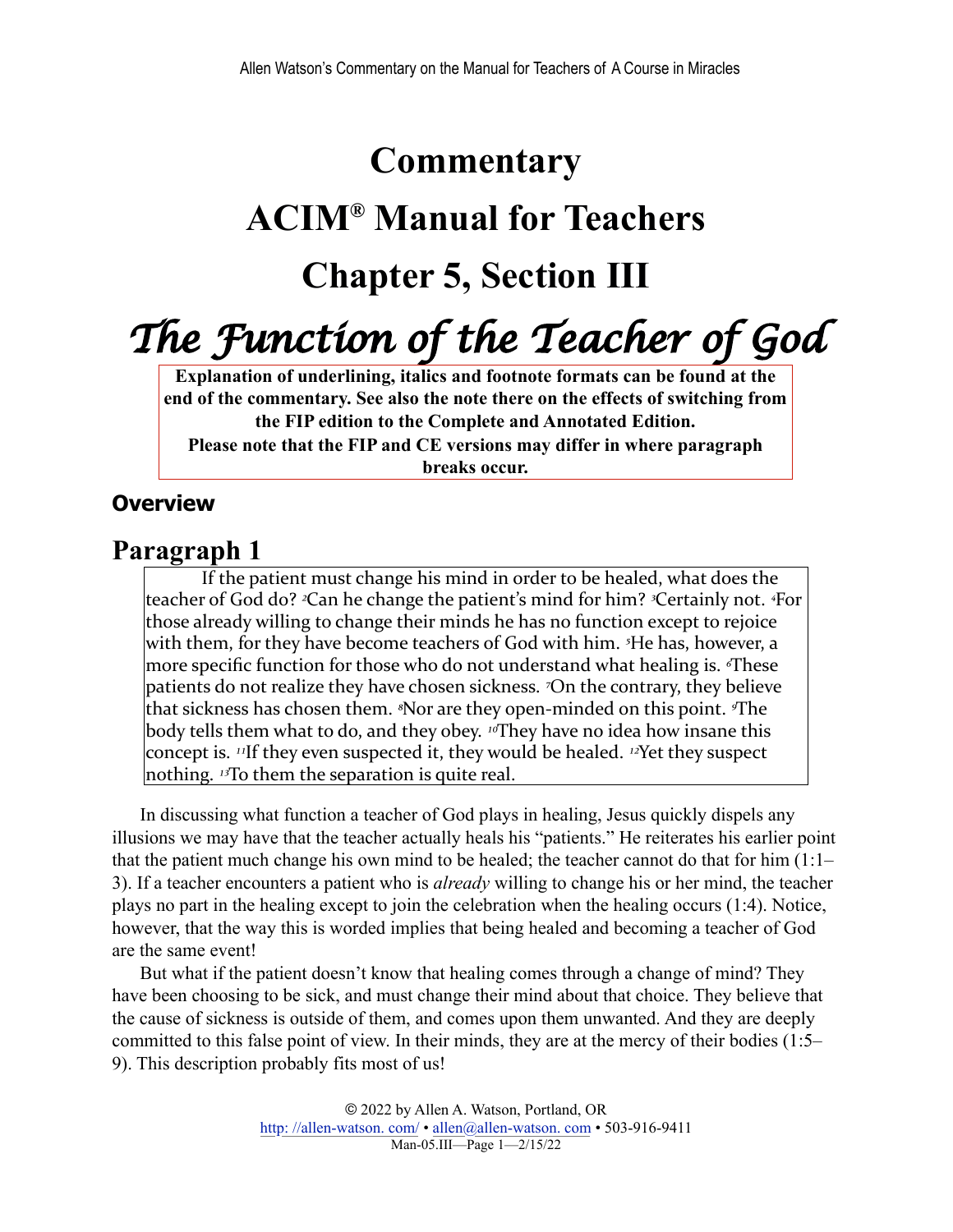For them the teacher does have a specific function to bring about healing (1:5), which we will come to in a moment.

These patients don't realize that their way of thinking is insane (1:10).

"If they even suspected it, they would be healed. Yet they suspect nothing. To them the separation is quite real."  $(1:11-13)$ 

I think you can probably relate to this! It really does apply to us. Well, maybe not completely. I think most of us who have studied the Course have begun at least to *suspect* that our thinking is wrong-side-up. That puts us on the road to healing. This is where a skilled teacher of God can be a great help. So, "to them God's teachers come" (2:1).

#### **Paragraph 2**

To them God's teachers come, to represent another choice which they had forgotten. <sup>*z*The simple presence of God's teachers is a reminder. *<sup>3</sup>Their* thoughts</sup> ask for the right to question what the patient has accepted as true. <sup>4</sup>As God's messengers, they are the symbols of salvation. <sup>*They* ask the patient for forgiveness</sub></sup> for God's Son in his own name. *«*They stand for the Alternative. *<sup>7</sup>*With God's Word in their minds, they come in benediction, not to heal the sick, but to remind them of the remedy God has already given them. <sup>*s*</sup>It is not their hands that heal. <sup>*It*</sup> is not their voice that speaks the Word of God. <sup>10</sup>They merely give what has been given them. <sup>11</sup>Very gently they call to their brothers to turn away from death. <sup>12</sup>Behold, you Son of God, what life can offer you. <sup>13</sup>Would you choose sickness in the place  $|$ of this?

The teacher comes to such patients, stuck in their belief in separation and external causes (otherwise known as victim consciousness). "The teacher comes to represent another choice which they had forgotten" (2:1). That is precisely what Jesus did, what Jesus *was*: an example or demonstration of another choice, another way of thinking, a consciousness of oneness. The teacher don't even have to *do* anything or *say* anything: their "simple presence" reminds those around them of this "better way" (2:2; see T-2.VI.8:2).

I suspect that you are like me in that you find this idea — that all your sickness is caused by your mind — to be hard to accept. Jesus is our teacher here. Being aware of the way he thinks is raising a question in your mind, suggesting that what you have accepted about sickness and healing up till now might just be crazy wrong (2:3). Teachers like Jesus symbolize the truth for us (2:4). And there are more such teachers than we commonly realize.

The shift in perception the Course espouses is the most profound shift in our thinking we could ever imagine. It won't come to you overnight. Seeing the mind as cause of everything, recognizing that "there is no world," and totally accepting and living from that state of mind isn't easy! When the Course introduces that phrase, "There is no world," in Lesson 132, it makes it clear that we are not expected to instantly accept it:

There is no world! This is the central thought the course attempts to teach. Not everyone is ready to accept it, and each one must go as far as he can let himself be led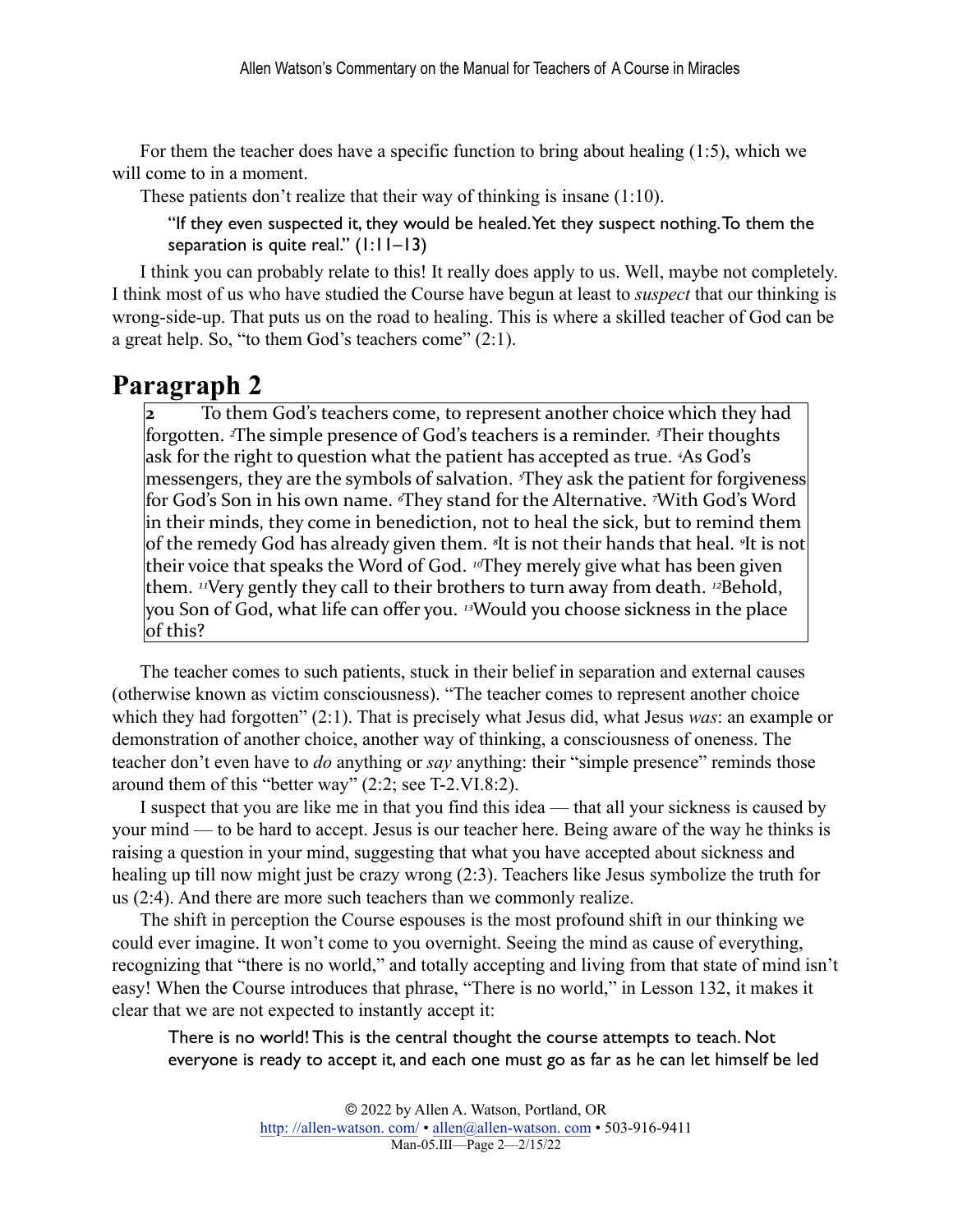along the road to truth. He will return and go still farther, or perhaps step back a while and then return again. (W-132.6).

What our teachers are teaching us is "forgiveness for God's Son" (2:5). God's Son, of course, includes every human being who will ever live; we all are One Son. Forgiveness entails realizing that there is no sin, that nobody is guilty, that what we think has happened has never occurred. It's all a dream. Waking up brings the realization that the world has been nothing but a dream.

Do you see the connection to *trust* (the foundational characteristic of God's teachers) here? How could you ever trust in a world you still judge as sinful and real?

So, you're not there yet? Not in that state of mind all the time? Maybe almost never? Join the club! You may not be ready, and that's OK. Just let yourself be led as far as you can along the road to truth. Perhaps the first lesson in forgiveness that we must learn is to forgive our unforgivenesses, our persistent belief in the reality of the world and its pain. If you don't make it in this lifetime you'll be back — and *that's* OK, too. Remember, "The outcome is as certain as God" (T-2.VI.8:7 (CE). We are called to be happy learners, to walk the path to peace *peacefully*. Relax!

God's teachers will show up in your life as you need them and are ready. They will demonstrate the Alternative to the way you think (2:6). They are not here to do anything for you, like healing you or somehow zapping you into enlightenment. They are reminders of what you *already have* (2:7). You "heal" yourself by recognizing God has already given you the remedy you need. They don't speak the Word of God to you; that Word comes from within. They just give you what they have already received (2:8–10). They gently call to you to turn away from your deadly way of thinking (2:11). They say:

Behold, you Son of God, what life can offer you. Would you choose sickness in the place of this?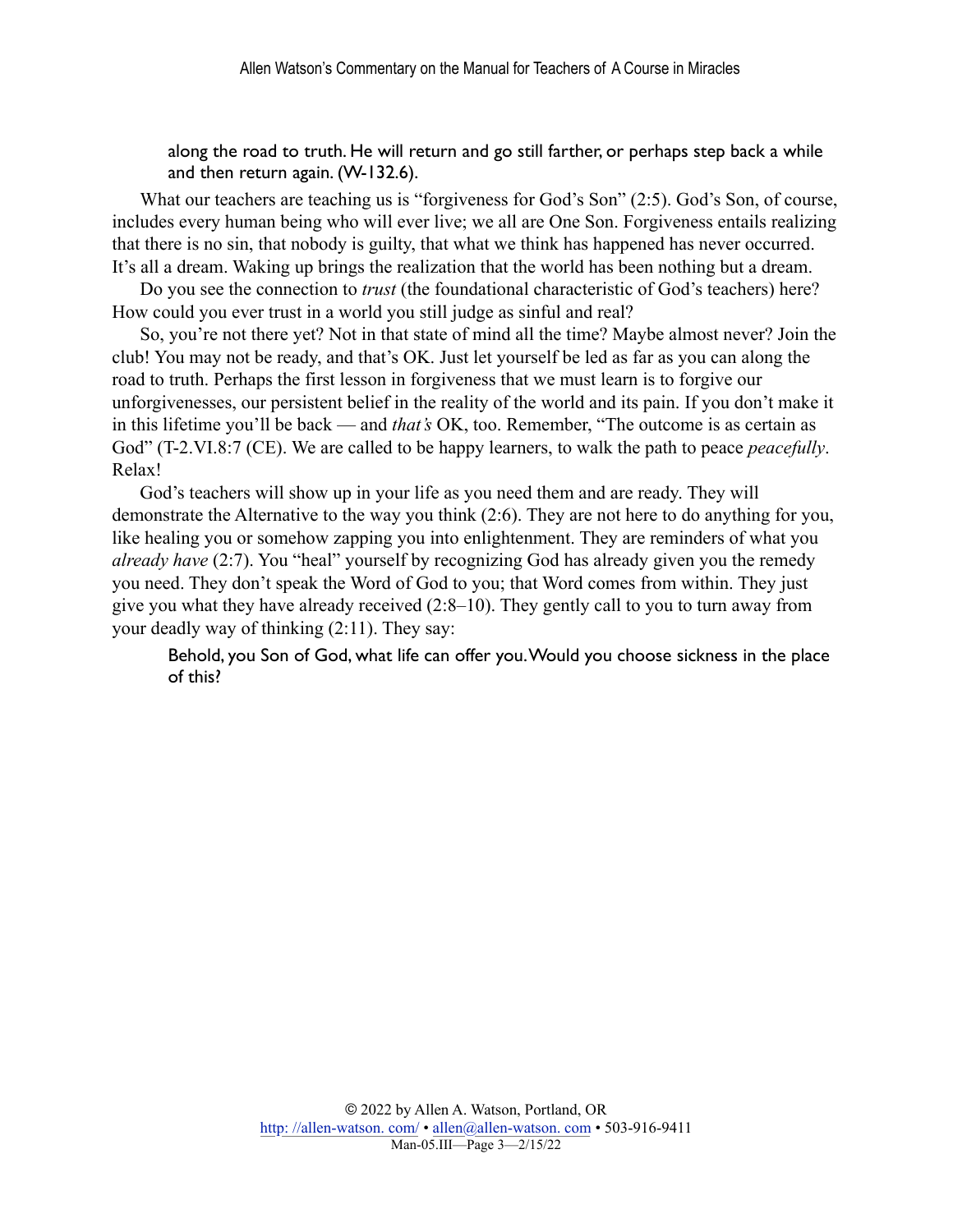### **Paragraph 3**

<span id="page-3-3"></span>Not once do the advanced teachers of God consider the forms of sickness in which their brother believes. <sup>2</sup>To do this is to forget that all of them have the same purpose and therefore are not really different. <sup>3</sup>They<sup>1</sup> seek for God's Voice in this brother who would so deceive himself as to believe God's Son can suffer. <sup>4</sup>And they remind him that he has not made himself, and must remain as God created him. **<sup>***s***They recognize illusions can have no effects.** *«***The truth in their minds reaches out**</sup> to the truth in the minds of their brothers, so that illusions are not reinforced. *<sup>†</sup>They<sup>2</sup>* are thus brought to truth, and truth is not brought to them. *<sup>8</sup>So* are they dispelled, not by the will of another, but by the union of the one will with itself.<sup>3</sup> <sup>9</sup>And this is the function of God's teachers: to see no will as separate from their lown, nor theirs as separate from God's.

<span id="page-3-5"></span><span id="page-3-4"></span>The teachers are unconcerned about the form of sickness you have chosen to believe in. They know that there is no order of difficulty in miracles (3:1–2). They seek to awaken you to God's Voice *within you* (3:3). They don't claim to *be* God's Voice; they remind you that you already *have* that Voice, constantly calling you to listen and rejoice. They remind you that your dark view of yourself is something you made up, not anything real. The only possibility is that you remain just as God created you (3:4). Teachers of God know the truth. They absolutely know that "illusions can have no effects" (3:5). The truth in their minds triggers a recognition of that same truth in your mind, ending the seemingly endless reinforcement of illusions that has characterized your thinking (3:6). They give no reality to your illusions; they bring *your illusions* to the *truth* (3:7). That collision with the Truth *in your mind* is what dispels your illusions. It isn't the teacher's special powers (there are none) that dispels the illusions. It happens in your mind: The "one will" is united with itself in you. The belief in a separate self you have held to and identified with disappears, and you realize your union with the One (3:8).

That is the function of God's teachers: to see that your will is already the same as theirs, and that one will has always been one with God's (3:9).

What a marvelous picture of a true teacher of God! How utterly life-affirming and refreshing! Imagine what it feels like to be in the presence of someone who sees you as more than you see yourself. Someone who lifts you up by their perception of you. Someone who believes that your will is one with God, and by their belief in you evokes the same faith in yourself.

That is the kind of man Jesus was. It is why so many were drawn to him.

"Very truly, I tell you, the one who believes in me will also do the works that I do and, in fact, will do greater works than these, because I am going to the Father." (John 14:12 (NRSV)),"

<span id="page-3-0"></span><sup>&</sup>lt;sup>[1.](#page-3-3)</sup> "They" refers to the teachers of God.

<span id="page-3-1"></span><sup>&</sup>lt;sup>[2.](#page-3-4)</sup> "They" refers to "illusions."

<span id="page-3-2"></span>[<sup>3.</sup>I](#page-3-5)n other words, healing doesn't happen through the healer imposing an alien will on the patient. Rather, it happens through the healer's will reaching out and uniting with the patient's will. This union of wills is possible because the two wills are not actually separate, but are two parts of "the one will"—God's will. Their union, therefore, is a "union of the one will with itself."